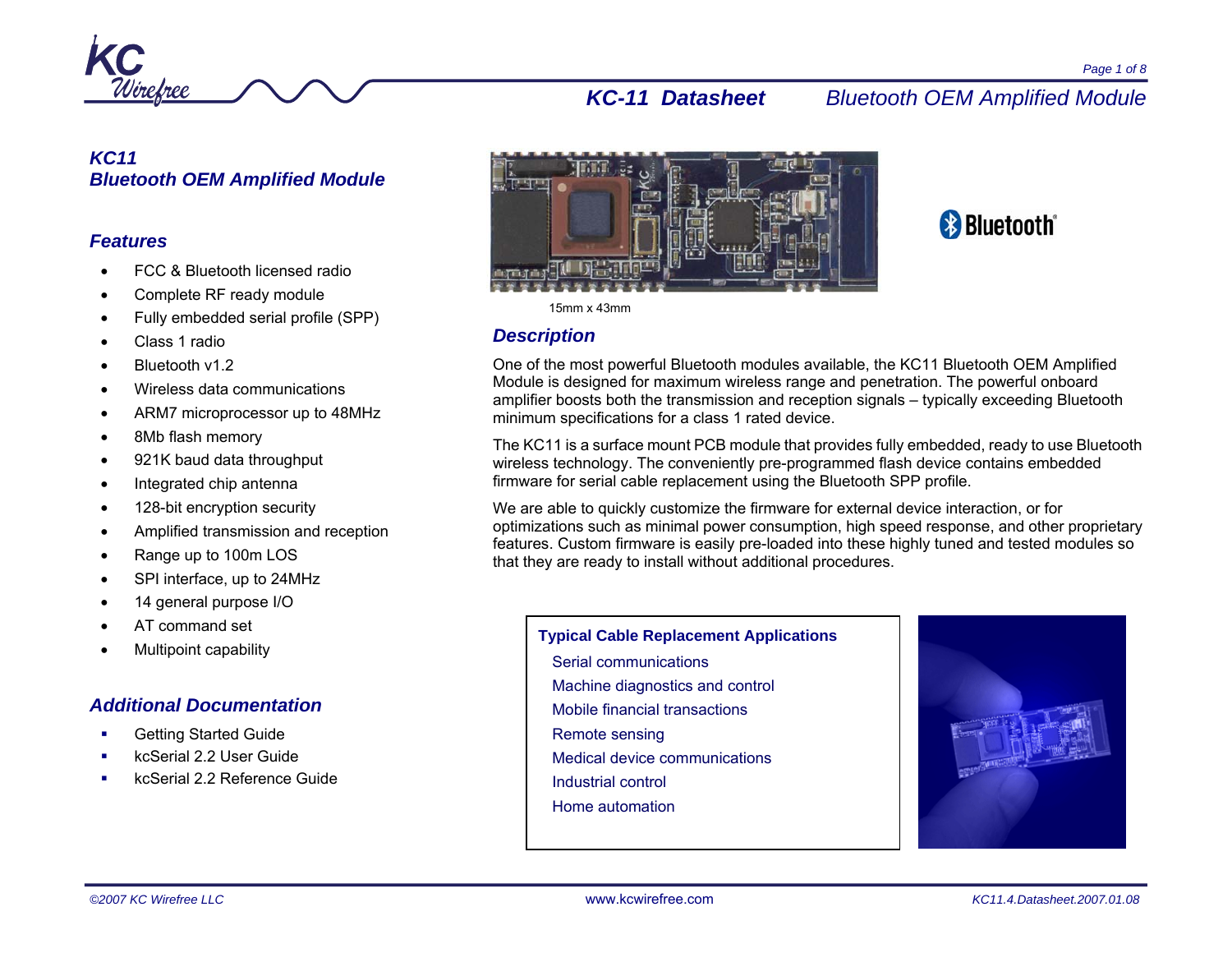

## *Software Architecture*

#### **Lower Layer Stack**

- г Full Bluetooth data rate (723.3kbps maximum)
- L Device power modes—active, sleep and deep sleep
- Wake on Bluetooth feature—optimized power consumption of host CPU
- Authentication and encryption
- г Encryption key length from 8-bits to 128-bits maximum
- г Persistent FLASH memory—for BD Address and radio parameter storage
- L All ACL (Asynchronous Connection Less) packet types (DM1, DH1, DM3, DH3, DM5, DH5, AUX1)
- SCO (Synchronous Connection Oriented) packet types (HV1, HV2, HV3)
- г Point to multipoint and scatternet support—3 master and 7 slave links allowed (10 active links simultaneously)
- Ξ Park, sniff, and hold modes—fully supported to maximum allowed intervals
- Master slave switch—supported during connection and post connection
- Dedicated Inquiry Access Code—for improved inquiry scan performance
- г Dynamic packet selection—channel quality driven data rate to optimize link performance
- г Dynamic power control—interference reduction and link performance
- L Bluetooth test modes—per Bluetooth 1.2 specification
- 802.11b co-existence—AWMA and AFH
- SCO over UART, PCM, or SPI interface—application flexibility for host CPU
- г Vendor specific HCI commands—to support device configuration and certification test modes

## **Upper Layer Stack**

- SPP, SDAP, GAP, and DUN protocols
- RFComm, SDP, and L2CAP supported

## **HCI Interface**

- Bluetooth 1.2 specification compliant
- HCI USB transport layer (H2)
- г HCI UART transport layer (H4)
- г Firmware upgrade over UART



HCI STACK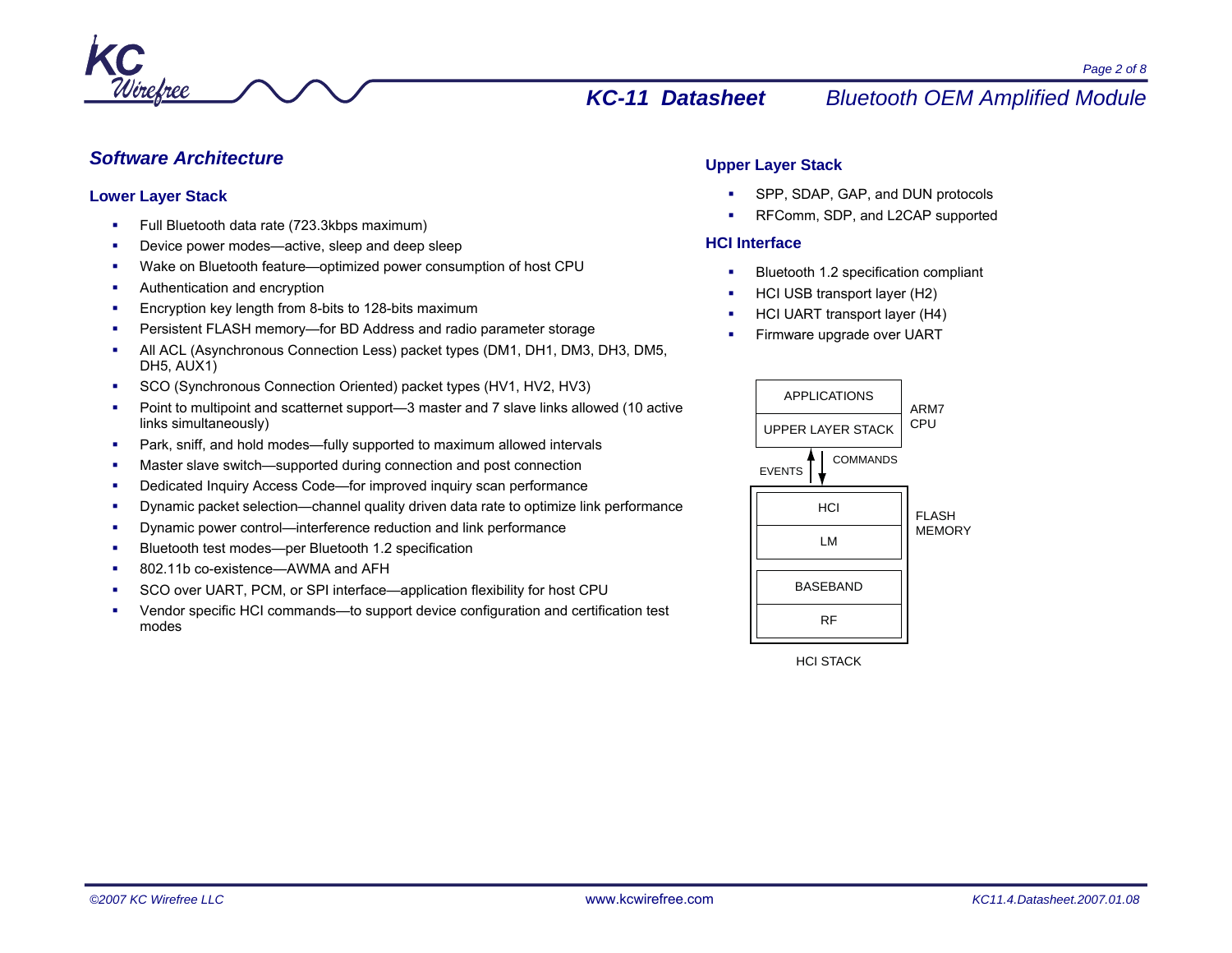

## *Hardware Specifications*

General Conditions ( $V_{DD}$ = 3.3V and 25°C)

## **Recommended Operating Conditions**

| <b>Rating</b>                  | Min   | <b>Typical</b>           | <b>Max</b> | <b>Unit</b> |
|--------------------------------|-------|--------------------------|------------|-------------|
| Temperature Range 3.0v - 3.3v  | $-30$ |                          | 85         | °C          |
| Temperature Range 2.7v - 3.6v  | $-20$ | $\overline{\phantom{0}}$ | 80         | °C          |
| Supply Voltage V <sub>DD</sub> | 2.7   | 3.3                      | 3.6        | Volts       |
| Signal Pin Voltage             |       | 3.3                      |            | Volts       |
| <b>RF Frequency</b>            | 2400  |                          | 2483.5     | <b>MHz</b>  |

## **Absolute Maximum Ratings**

| Rating                    | Min                      | <b>Typical</b>           | Max    | Unit  |
|---------------------------|--------------------------|--------------------------|--------|-------|
| Storage temperature range | -40                      | $\overline{\phantom{0}}$ | $+150$ | °C    |
| Supply voltage, $V_{DD}$  | $-0.3$                   | $\overline{\phantom{0}}$ | $+3.6$ | Volts |
| RF input power            | $\overline{\phantom{0}}$ | $\overline{\phantom{0}}$ | -5     | dBm   |

## **Current Consumption**

| <b>Modes</b>                                                | Avg  | Unit |  |  |  |  |
|-------------------------------------------------------------|------|------|--|--|--|--|
| <b>Typical Power Consumption</b>                            |      |      |  |  |  |  |
| ACL data 115K Baud UART at max throughput (Master)          | 98.0 | mA   |  |  |  |  |
| ACL data 115K Baud UART at max throughput (Slave)           | 95.0 | mA   |  |  |  |  |
| Connection, no data traffic, master                         | 18.0 | mA   |  |  |  |  |
| Connection, no data traffic, slave                          | 28.0 | mA   |  |  |  |  |
| Connection in sniff (Tsniff=100ms), no data traffic, master | 10.2 | mA   |  |  |  |  |
| Connection in sniff (Tsniff=100ms), no data traffic, slave  | 10.8 | mA   |  |  |  |  |
| Connection in sniff (Tsniff=375ms), no data traffic, master | 2.75 | mA   |  |  |  |  |
| Connection in sniff (Tsniff=375ms), no data traffic, slave  | 3.50 | mA   |  |  |  |  |
| Standby, without deep sleep                                 | 16.5 | mA   |  |  |  |  |
| Standby, with deep sleep                                    |      | mA   |  |  |  |  |
| Page/Inquiry scan, deep sleep                               | 6.1  | mA   |  |  |  |  |
| Peak current                                                | 210  | mA   |  |  |  |  |

## **I/O Operating Characteristics**

| <b>Symbol</b>   | <b>Parameter</b>          | <b>Min</b> | <b>Max</b>               | <b>Unit</b> | <b>Conditions</b>         |
|-----------------|---------------------------|------------|--------------------------|-------------|---------------------------|
| $V_{\parallel}$ | Low-Level Input Voltage   |            | 0.8                      | Volts       |                           |
| V <sub>IH</sub> | High-Level Input Voltage  | 2.0        | $\overline{\phantom{0}}$ | Volts       |                           |
| $V_{OL}$        | Low-Level Output Voltage  |            | 0.4                      | Volts       | $I_{\Omega}$ = 2mA        |
| $V_{OH}$        | High-Level Output Voltage | 2.4        |                          | Volts       | $I_{OH}$ = 2mA            |
| lol             | Low -Level Output Current |            | 2.2                      | mA          | $V_{OL} = 0.4 V$          |
| Iон             | High-Level Output Current |            | 3.1                      | mA          | $V_{OH} = 2.4 V$          |
| h.              | Input Leakage Current     | $-1$       | $+1$                     | uA          | $@V_1 = 3.3V$ or 0V       |
| $V_{T+}$        | Schmitt Trigger Low-High  | 1.47       | 1.50                     | Volts       |                           |
| $V_T$           | Schmitt Trigger High-Low  | 0.89       | 0.95                     | Volts       |                           |
| $R_{PU}$        | Pull-up Resistor          | 53         | 113                      | KΩ          | <b>Resistor Turned On</b> |
| $R_{PD}$        | Pull-down Resistor        | 43         | 118                      | KΩ          | <b>Resistor Turned On</b> |
| $C_1$           | Input Capacitance         |            | 7.5                      | pF          |                           |

## **Selected RF Characteristics**

| <b>Parameters</b>                     | <b>Conditions</b>   | <b>BT Spec</b> | <b>Typical</b> | <b>Unit</b>     |  |  |
|---------------------------------------|---------------------|----------------|----------------|-----------------|--|--|
| Antenna load                          |                     |                | 50             | ohm             |  |  |
| <b>Radio Receiver</b>                 |                     |                |                |                 |  |  |
| Sensitivity level                     | BER < .001 with DH5 | $\leq -70$     | -89            | dBm             |  |  |
| Maximum usable level                  | BER < .001 with DH1 | $\ge -20$      | -5             | dB <sub>m</sub> |  |  |
| Input VSWR                            |                     |                | 2.5:1          |                 |  |  |
| <b>Radio Transmitter</b>              |                     |                |                |                 |  |  |
| Maximum output power                  | 50 $\Omega$ load    | $+4$ to $+20$  | $+18$          | dBm             |  |  |
| Power control range                   |                     | $\geq 16$      | 30             | dB              |  |  |
| Power control resolution              |                     | $2$ to $8$     | 4              | dB              |  |  |
| Initial Carrier Frequency Tolerance   |                     | ±75            | 18             | kHz             |  |  |
| 20 dB Bandwidth for modulated carrier |                     | $≤ 1000$       | 930            | kHz             |  |  |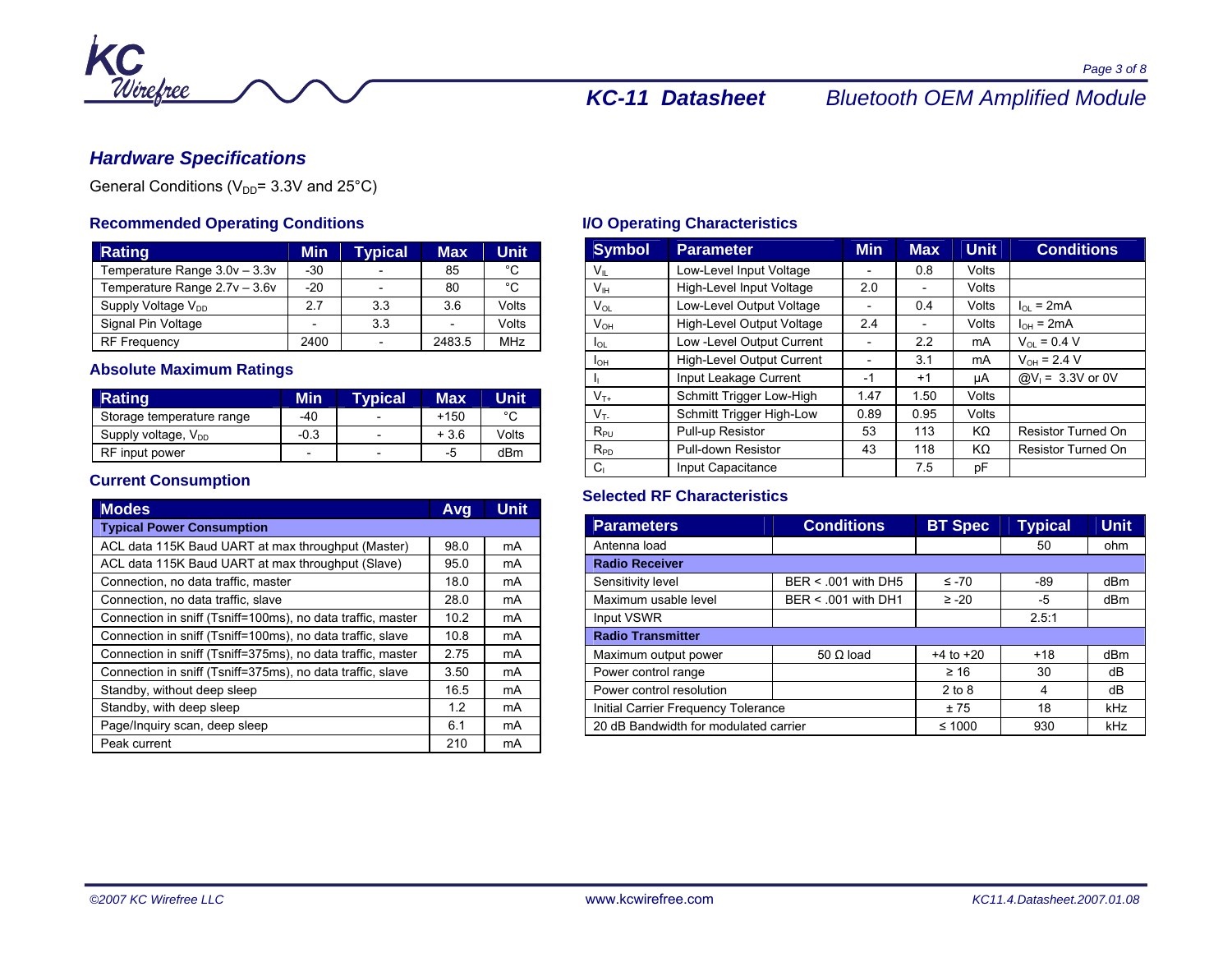

## *Pin Assignment*

| <b>Name</b>             | <b>Type</b>             | Pin $#$                                    | <b>Description</b>                                     |  |  |
|-------------------------|-------------------------|--------------------------------------------|--------------------------------------------------------|--|--|
| <b>UART Interface</b>   |                         |                                            |                                                        |  |  |
| <b>RXD</b>              | I                       | 8                                          | Receive data                                           |  |  |
| <b>TXD</b>              | O                       | $\overline{7}$                             | Transmit data                                          |  |  |
| <b>CTS</b>              | I                       | 9                                          | Clear to send (active low)                             |  |  |
| <b>RTS</b>              | O                       | 11                                         | Request to send (active low)                           |  |  |
| <b>Reserved</b>         |                         |                                            |                                                        |  |  |
| <b>MODE</b>             | I                       | $\overline{2}$                             | Reserved                                               |  |  |
| <b>USB DP</b>           | 1/O                     | 12                                         | Reserved                                               |  |  |
| <b>USB DM</b>           | 1/O                     | 13                                         | Reserved                                               |  |  |
| <b>Power and Ground</b> |                         |                                            |                                                        |  |  |
| $V_{DD}$                |                         | 32                                         | $V_{DD}$                                               |  |  |
| <b>GND</b>              |                         | 14-19,31                                   | <b>GND</b>                                             |  |  |
| <b>Reset</b>            |                         |                                            |                                                        |  |  |
| <b>RESET</b>            | L                       | 3                                          | Reset input (active low for 5 ms)<br>Schmidt triggered |  |  |
|                         |                         | <b>GPIO - General Purpose Input/Output</b> |                                                        |  |  |
| GPIO [0]                | 1/O                     | 25                                         | General Purpose or SPI Dout                            |  |  |
| GPIO [1]                | 1/O                     | 26                                         | General Purpose or SPI Din                             |  |  |
| <b>GPIO [2]</b>         | $\mathsf{I}/\mathsf{O}$ | 28                                         | General Purpose or SPI CS                              |  |  |
| GPIO [3]                | 1/O                     | $\mathbf{1}$                               | General Purpose or SPI CLK                             |  |  |
| <b>GPIO [4]</b>         | 1/O                     | 27                                         | <b>General Purpose</b>                                 |  |  |
| <b>GPIO [5]</b>         | 1/O                     | 29                                         | <b>General Purpose</b>                                 |  |  |
| GPIO [6]                | $\mathsf{I}/\mathsf{O}$ | 10                                         | <b>General Purpose</b>                                 |  |  |
| <b>GPIO [7]</b>         | $UO$                    | 5                                          | General Purpose or PCM SYNC                            |  |  |
| <b>GPIO [8]</b>         | 1/O                     | 23                                         | General Purpose or PCM IN                              |  |  |
| <b>GPIO [9]</b>         | $\mathsf{U}\mathsf{O}$  | 22                                         | General Purpose or PCM CLK                             |  |  |
| GPIO [10]               | 1/O                     | 24                                         | General Purpose or PCM OUT                             |  |  |
| GPIO [11]               |                         |                                            | Not Available - Internal Use                           |  |  |
| GPIO [12]               |                         |                                            | Not Available - Internal Use                           |  |  |
| GPIO [13]               | 1/O                     | 4                                          | General Purpose                                        |  |  |
| <b>GPIO [14]</b>        | $\mathsf{I}/\mathsf{O}$ | 6                                          | General Purpose                                        |  |  |
| GPIO [15]               | $UO$                    | 30                                         | <b>General Purpose</b>                                 |  |  |

Module dimensions and suggested landing pattern.

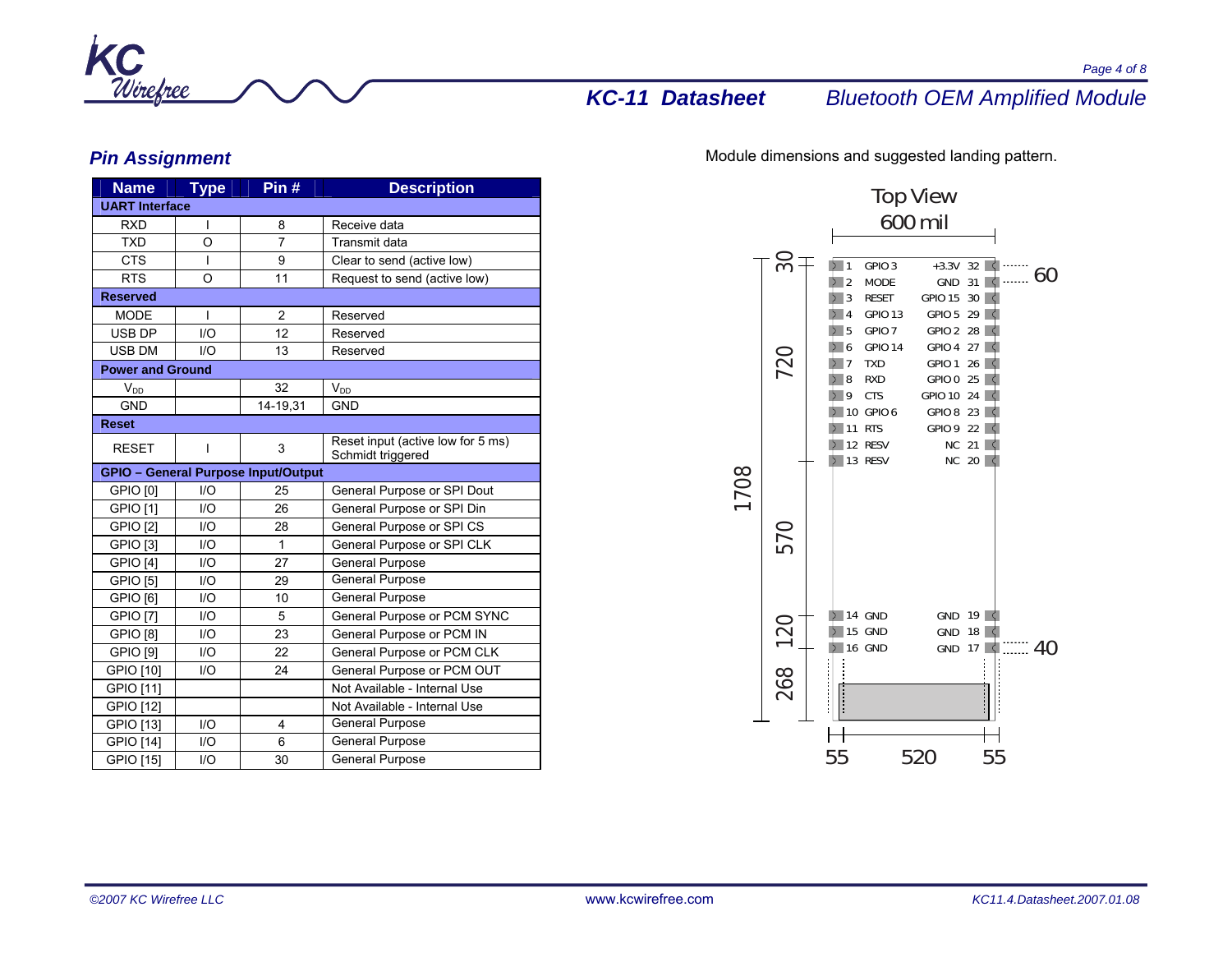

## *Hardware Design*

KC Wirefree modules support UART, SPI, and GPIO hardware interfaces. This section details typical usage models for these features. Please note that the usage of these interfaces is dependant upon the firmware that is loaded into the module, and is beyond the scope of this document.

#### **Notes**

- RESET pin must be held high. 3.0v recommended.
- All unused pins should be left floating; do not ground.
- г All GND pins must be well grounded.
- г The area around the module should be free of any ground planes, power planes, trace routings, or metal for at least 8 mm from the antenna in all directions.
- Traces should not be routed underneath the module.
- Ξ The RXD pin is floating in this UART implementation. If the RXD pin is not connected, it must be pulled high using a 50K ohm resistor.

## **Module Reflow Installation**

The KC-11 is a surface mount Bluetooth module supplied on a 32 pin, 6-layer PCB.

For non Pb-free applications, Sn63/Pb37 solder is recommended.

- г Maximum peak temperature of 208° - 210°C (below 220°C).
- Ξ Maximum rise and fall slope after liquidous of < 2°C/second.
- Maximum time at liquidous of 50 90 seconds.

For RoHS/Pb-free applications, Sn96.5/Ag3.0/Cu0.5 solder is recommended.

- Maximum peak temperature of 230° 240°C (below 250°C).
- г Maximum rise and fall slope after liquidous of < 3°C/second.
- г Maximum time at liquidous of 40 – 80 seconds.

## **GPIO Interface**

All GPIOs are capable of sinking and sourcing 2mA of I/O current. These terminals are 5V input tolerant. GPIO [0] to GPIO [7] are internally pulled down with 50KΩ (nominal) resistors GPIO [8] to GPIO [15] are internally pulled up with 50KΩ (nominal) resistors.

## **UART Interface**

The UART is compatible with the 16450 industry standard. Four signals are provided with the UART interface. The TXD and RXD pins are used for data while the CTS and RTS pins are used for flow control.



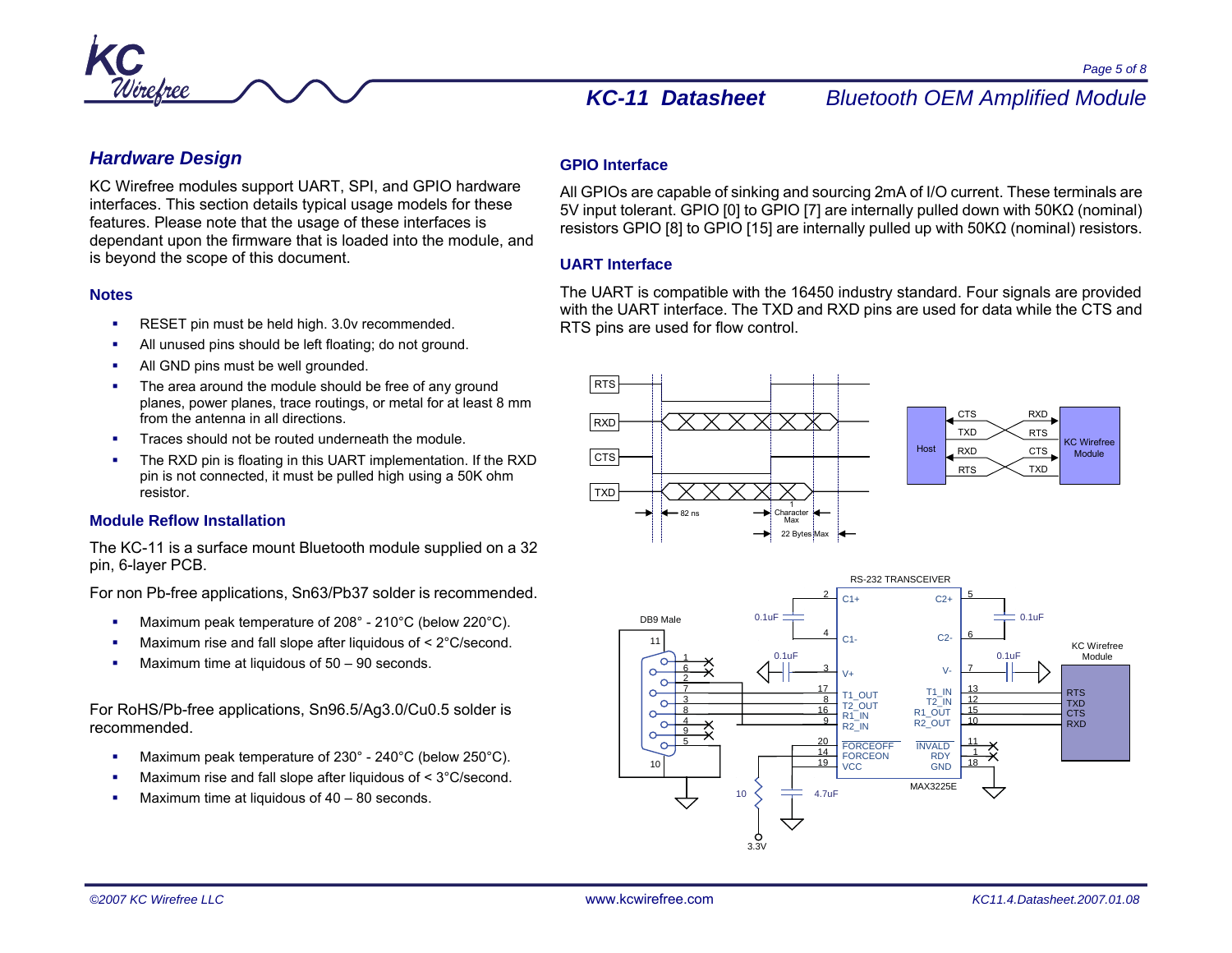

## *FCC Regulatory Compliance*

This module has been tested and found to comply with the FCC Part15 Rules. These limits are designed to provide reasonable protection against harmful interference in approved installations. This equipment generates, uses, and can radiate radio frequency energy and, if not installed and used in accordance the instructions, may cause harmful interference to radio communications. However, there is no guarantee that interference will not occur in a particular installation. This device complies with part 15 of the FCC Rules. Operation is subject to the following two conditions: (1) This device may not cause harmful interference, and (2) this device must accept any interference received, including interference that may cause undesired operation.

Modifications or changes to this equipment not expressly approved by KC Wirefree may void the user's authority to operate this equipment.

#### **Modular Approval**

#### FCC ID: S22BTMODULE-CL1

In accordance with FCC Part 15, the KC-11 is listed above as a Modular Transmitter device.

In support of the Modular Transmitter Approval, the following is stated:

- **The module does have it's own RF shielding.**
- The module does have buffered modulation / data inputs.
- г The module does regulate its own power supply.
- г The module does have a permanently attached antenna.
- L The module can be tested as a stand-alone device.
- The module is labeled with the proper FCC ID, and labeling instructions are provided to OEM end users for external product labels.
- Ξ The module does have instruction for proper use.
- г The module does meet the FCC RF regulations.

In accordance with FCC document, DA 00-1407, all final usage by OEMs of this device, (1) Must be approved by the module's manufacturer, KC Wirefree, (2) final installation must follow the instructions in this user's manual, (3) a written agreement with the OEM will detail which products are approved for this module's final installation to control its end usage and ensure FCC Part 15 compliance.

### **FCC Label Instructions**

The outside of final products that contain a KC-11 device must display a label referring to the enclosed module. This exterior label can use wording such as the following: "Contains Transmitter Module FCC ID: S22BTMODULE-CL1" or "Contains FCC ID: S22BTMODULE-CL1". Any similar wording that expresses the same meaning may be used.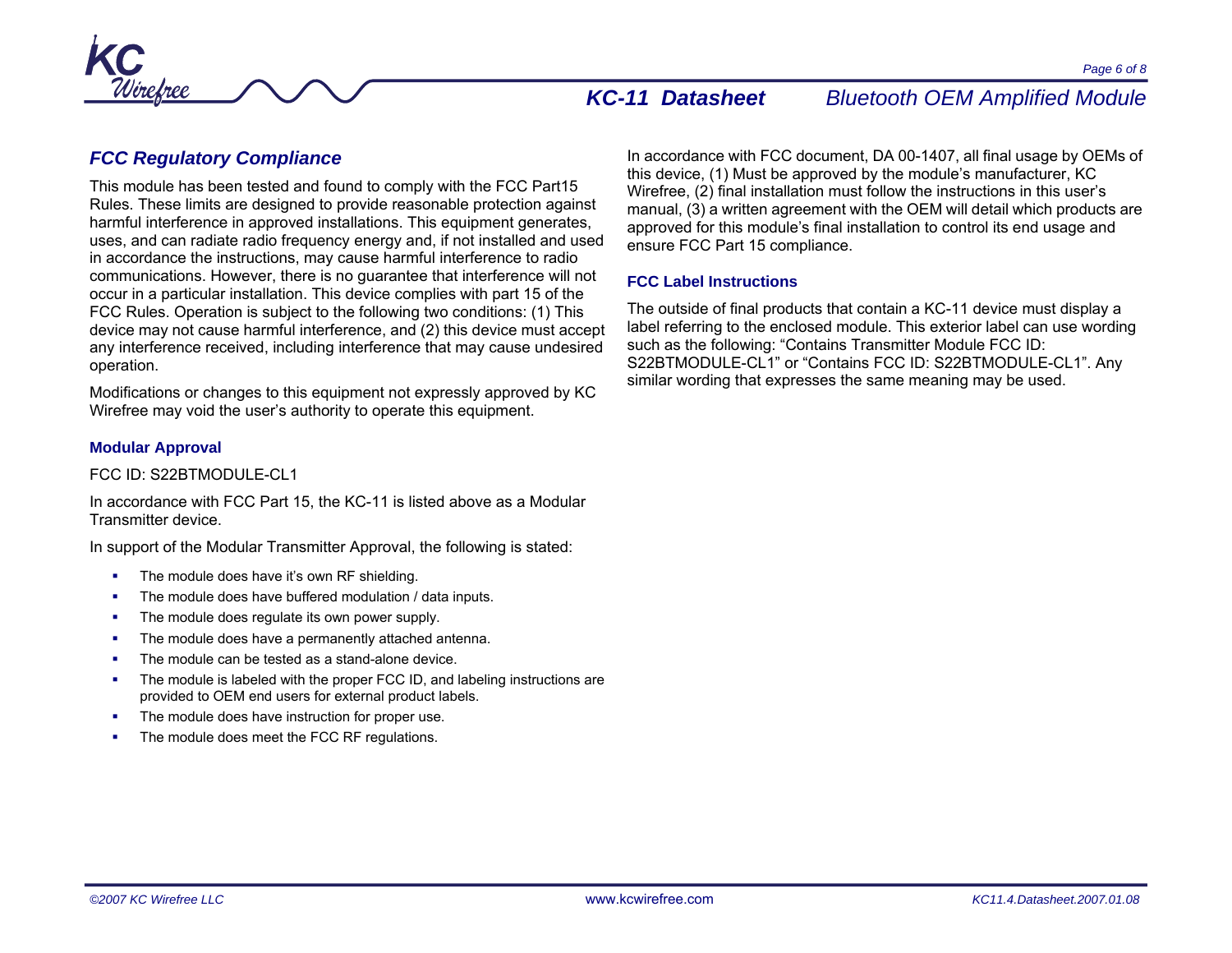

## *Firmware Reprogramming Notes*

KC Wirefree modules and adaptors may be reprogrammed using the procedure detailed in this document. Normally, KC Wirefree will deliver devices with the final firmware already pre-loaded, so this should not need to be part of a product's normal production.

Typically, the following tools and equipment are necessary:

- New flash image and KC Wirefree Flash Tool.
- г Null modem serial cable to PC serial port (available from KC Wirefree).
- г TTL to RS232 level shifter; when programming modules.

#### **UART Connections**

The new firmware must be loaded using the UART interface. Access to this interface depends on the product type.

The minimum UART pins that are needed are the Rx and Tx pins. The RTS and CTS flow control pins are not necessary for programming devices at 115K baud (standard), but are required at 921K baud.

### **Serial Adaptors**

KC-111 and KC-121 serial adaptors already have a DB9 serial connector and RS232 level output, so no additional hardware modifications or connections are necessary.

### **Modules**

KC-11, KC-20, KC-21, and KC-22 modules support TTL level UART communications, but a PC requires RS232 voltage levels. Therefore, a TTL to RS232 level shifter is required.

## **Flash Tool**

KC Wirefree will deliver the appropriate firmware in a directory structure that includes the flash tool batch (.bat) files and firmware image. The following procedure must be carefully followed to program the device:

- 1. Make the necessary serial connections to the PC.
- 2. Start with the device powered OFF.
- 3. Run the BurnFirmware\_pX.bat file, where X represents the COM port, 1-4, of the PC connection.
- 4. A DOS shell will appear, and prompt the user to reset the device.
- 5. Turn on power to the device.
- 6. The program will automatically establish communication and loads the new firmware in about one minute.